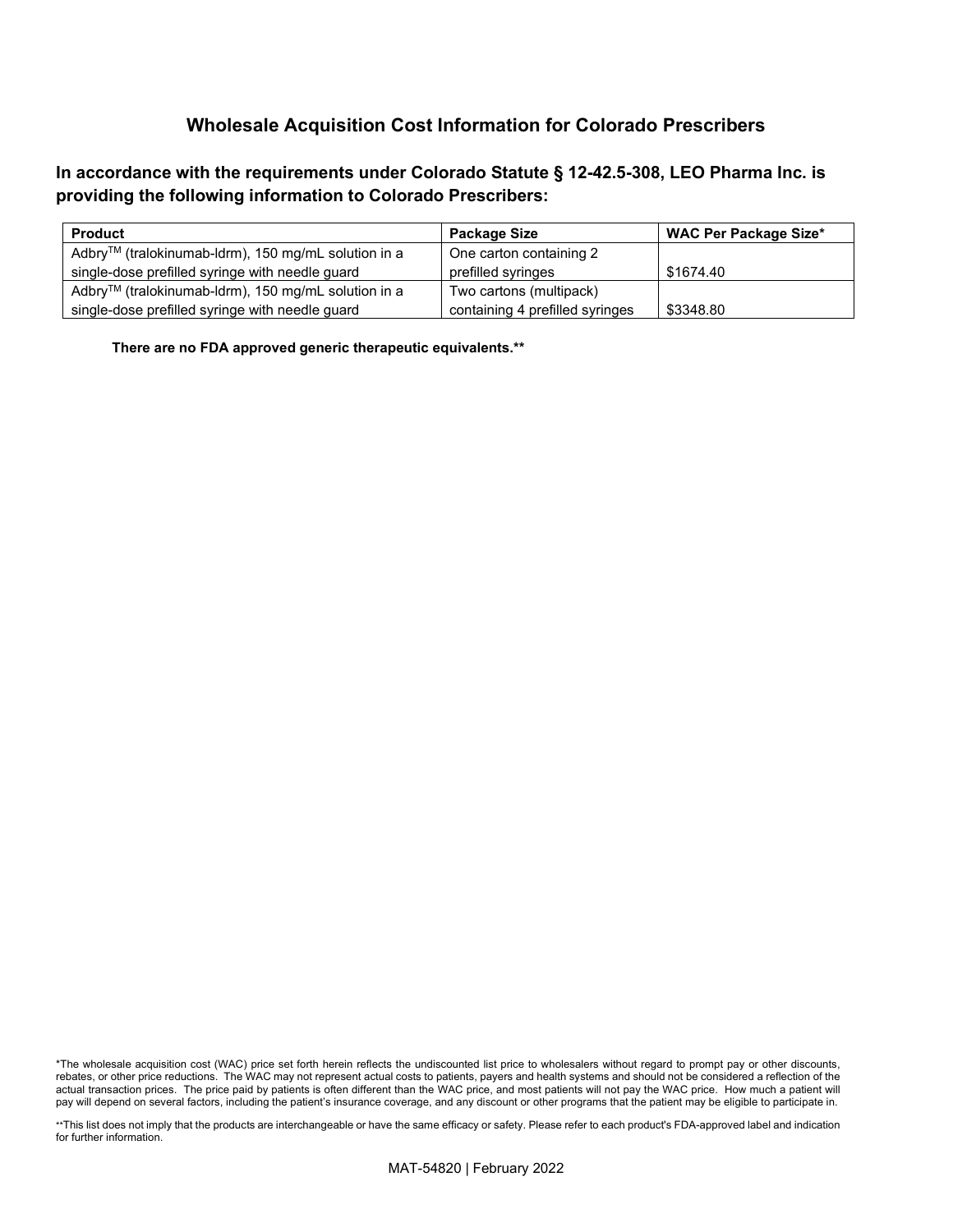**In accordance with the requirements under Colorado Statute § 12-42.5-308, LEO Pharma Inc. is providing the following information to Colorado Prescribers:**

| <b>Product</b>                                                       | <b>Package Size</b> | <b>WAC Per Package Size*</b> |
|----------------------------------------------------------------------|---------------------|------------------------------|
| Enstilar <sup>®</sup> (calcipotriene and betamethasone dipropionate) |                     |                              |
| Foam, 0.005%/0.064%                                                  | 60 a                | \$1215.71                    |
| Enstilar <sup>®</sup> (calcipotriene; betamethasone dipropionate)    |                     |                              |
| Foam, 0.005%/0.064%                                                  |                     |                              |
|                                                                      | 120 g               | \$2431.40                    |

**There are no FDA approved generic therapeutic equivalents.\*\***

\*\*This list does not imply that the products are interchangeable or have the same efficacy or safety. Please refer to each product's FDA-approved label and indication for further information.

<sup>\*</sup>The wholesale acquisition cost (WAC) price set forth herein reflects the undiscounted list price to wholesalers without regard to prompt pay or other discounts, rebates, or other price reductions. The WAC may not represent actual costs to patients, payers and health systems and should not be considered a reflection of the actual transaction prices. The price paid by patients is often different than the WAC price, and most patients will not pay the WAC price. How much a patient will pay will depend on several factors, including the patient's insurance coverage, and any discount or other programs that the patient may be eligible to participate in.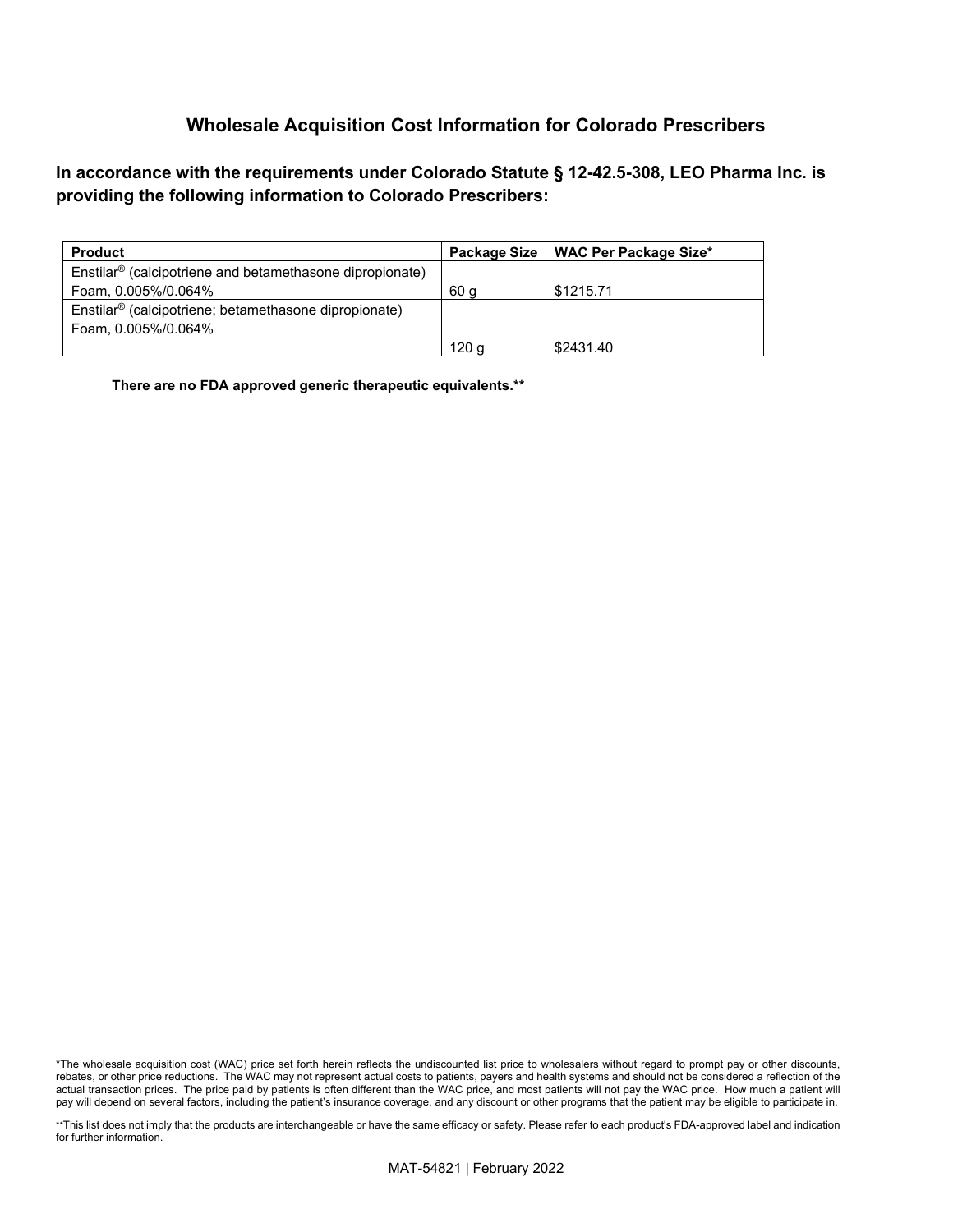### **In accordance with the requirements under Colorado Statute § 12-42.5-308, LEO Pharma Inc. is providing the following information to Colorado Prescribers:**

| <b>Product</b>                    |                 | Package Size   WAC Per Package Size* |
|-----------------------------------|-----------------|--------------------------------------|
|                                   |                 |                                      |
| Finacea® (azelaic acid) Foam, 15% | 50 <sub>c</sub> | \$399.19                             |

#### **There are no FDA approved generic therapeutic equivalents.\*\***

| <b>Product</b>                   |                 | Package Size   WAC Per Package Size* |
|----------------------------------|-----------------|--------------------------------------|
| Finacea® (azelaic acid) Gel. 15% | 50 <sub>a</sub> | \$372.98                             |

There are four FDA approved generic therapeutic equivalents and one authorized generic\*\*:

• azelaic acid gel

<sup>\*</sup>The wholesale acquisition cost (WAC) price set forth herein reflects the undiscounted list price to wholesalers without regard to prompt pay or other discounts, rebates, or other price reductions. The WAC may not represent actual costs to patients, payers and health systems and should not be considered a reflection of the actual transaction prices. The price paid by patients is often different than the WAC price, and most patients will not pay the WAC price. How much a patient will pay will depend on several factors, including the patient's insurance coverage, and any discount or other programs that the patient may be eligible to participate in.

<sup>\*\*</sup>This list does not imply that the products are interchangeable or have the same efficacy or safety. Please refer to each product's FDA-approved label and indication for further information.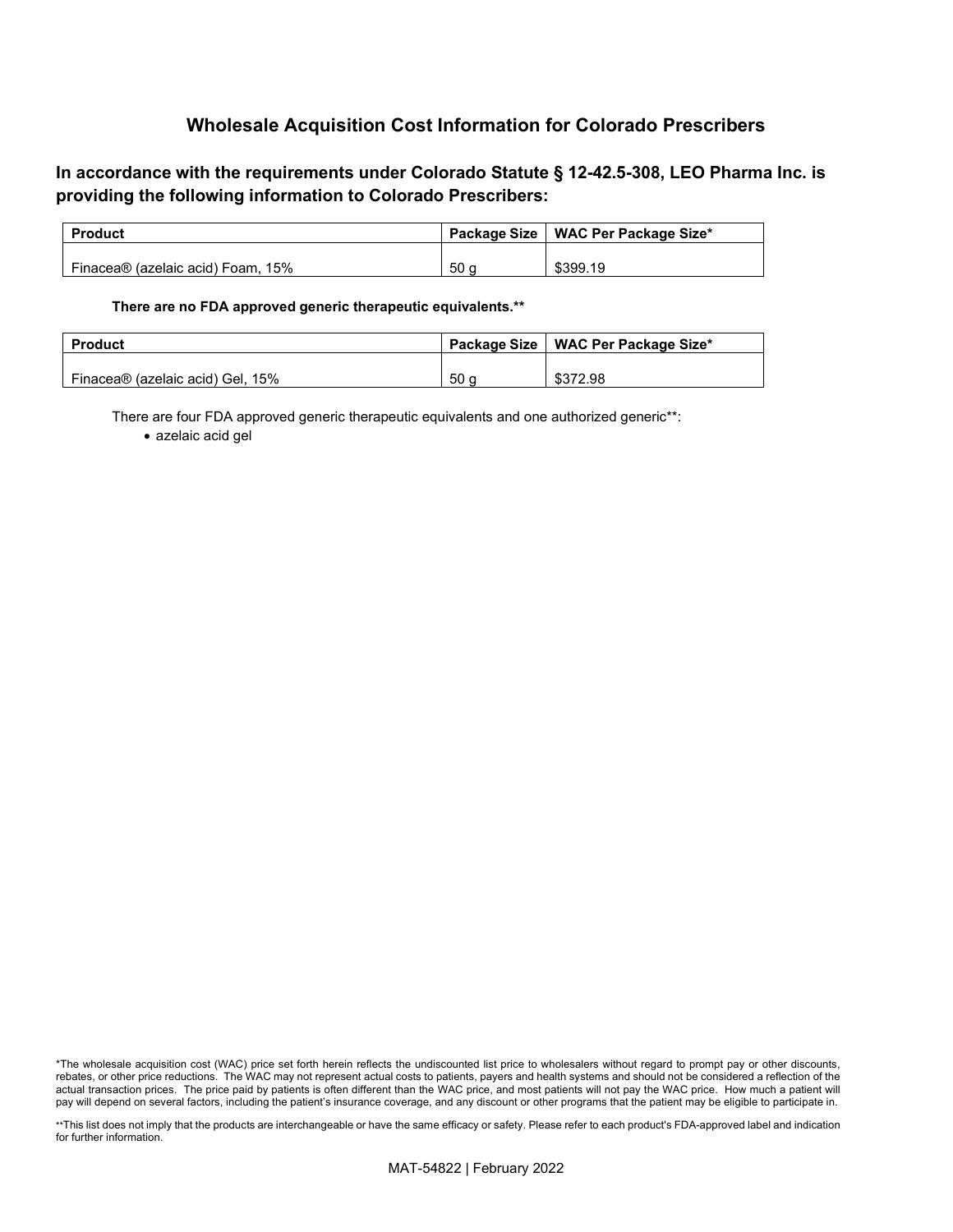## **In accordance with the requirements under Colorado Statute § 12-42.5-308, LEO Pharma Inc. is providing the following information to Colorado Prescribers:**

| <b>Product</b>                                                       | <b>Package Size</b> | <b>WAC Per Package Size*</b> |
|----------------------------------------------------------------------|---------------------|------------------------------|
| Taclonex <sup>®</sup> (calcipotriene and betamethasone dipropionate) |                     |                              |
| Topical Suspension 0.005%/0.064%                                     | 60 a                | \$1192.55                    |
| Taclonex <sup>®</sup> (calcipotriene and betamethasone dipropionate) |                     |                              |
| Topical Suspension 0.005%/0.064%                                     | 120 a               | \$2385.08                    |

There are three FDA approved generic therapeutic equivalent and one authorized generic\*\*:

• Calcipotriene 0.005% and betamethasone dipropionate 0.064% topical suspension

| <b>Product</b>        |                               |     |               |      | Package Size   WAC Per Package Size* |
|-----------------------|-------------------------------|-----|---------------|------|--------------------------------------|
| Taclonex <sup>®</sup> | calcipotriene 0.005%          | and | betamethasone |      |                                      |
|                       | dipropionate 0.064%) Ointment |     |               | 60 a | \$1121.53                            |

There is one FDA authorized generic therapeutic equivalent\*\*:

• Calcipotriene 0.005% and betamethasone dipropionate 0.064% ointment

There are two FDA approved generic therapeutic equivalents\*\*:

• Calcipotriene 0.005% and betamethasone dipropionate 0.064% ointment

<sup>\*</sup>The wholesale acquisition cost (WAC) price set forth herein reflects the undiscounted list price to wholesalers without regard to prompt pay or other discounts, rebates, or other price reductions. The WAC may not represent actual costs to patients, payers and health systems and should not be considered a reflection of the actual transaction prices. The price paid by patients is often different than the WAC price, and most patients will not pay the WAC price. How much a patient will pay will depend on several factors, including the patient's insurance coverage, and any discount or other programs that the patient may be eligible to participate in.

<sup>\*\*</sup>This list does not imply that the products are interchangeable or have the same efficacy or safety. Please refer to each product's FDA-approved label and indication for further information.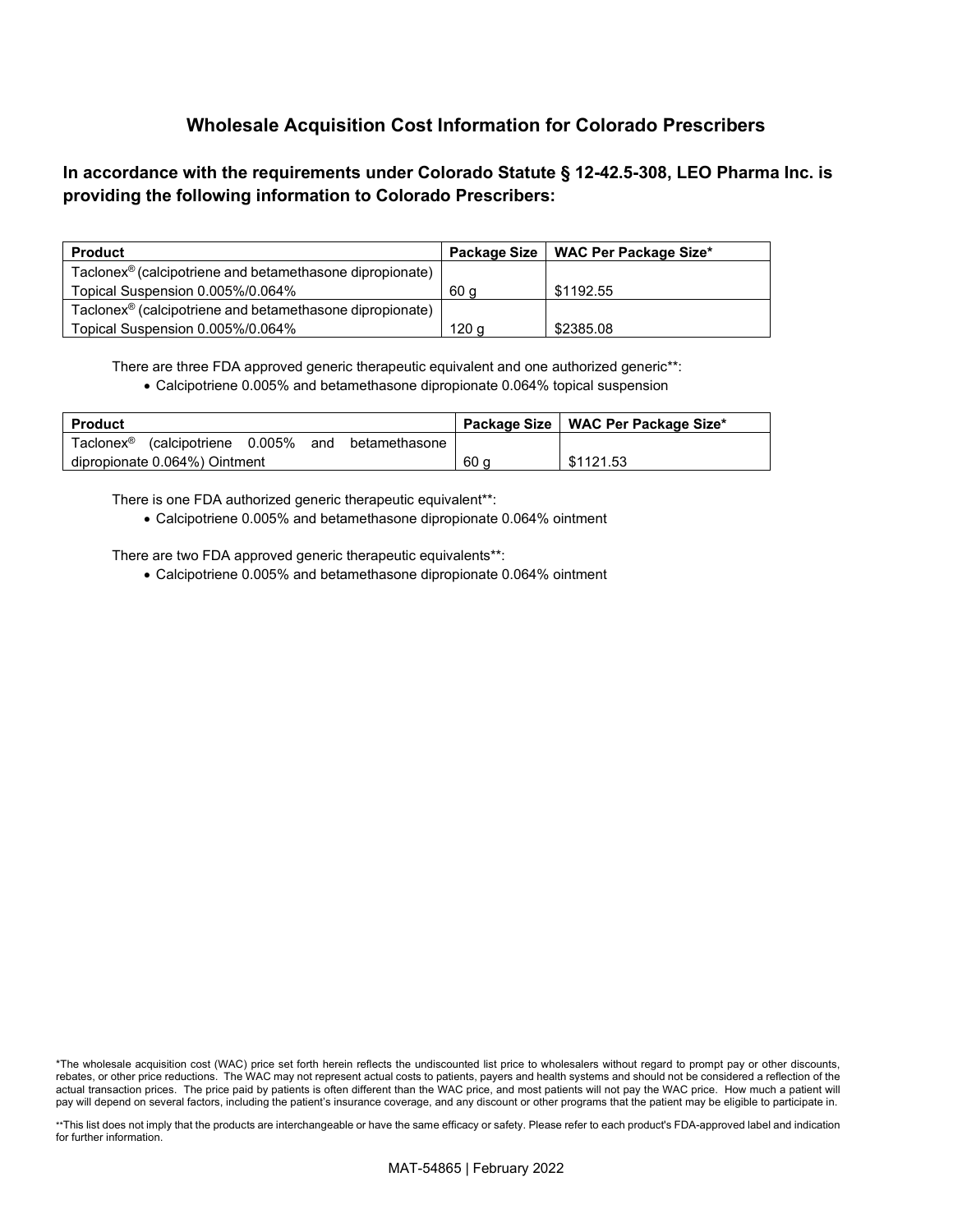**In accordance with the requirements under Colorado Statute § 12-42.5-308, LEO Pharma Inc. is providing the following information to Colorado Prescribers:**

| <b>Product</b>                         |      | Package Size   WAC Per Package Size* |
|----------------------------------------|------|--------------------------------------|
| Dovonex® (calcipotriene) Cream, 0.005% | 60 a | \$791.73                             |

There are two FDA approved generic therapeutic equivalents and one authorized generic\*\*:

• Calcipotriene cream

<sup>\*</sup>The wholesale acquisition cost (WAC) price set forth herein reflects the undiscounted list price to wholesalers without regard to prompt pay or other discounts, rebates, or other price reductions. The WAC may not represent actual costs to patients, payers and health systems and should not be considered a reflection of the actual transaction prices. The price paid by patients is often different than the WAC price, and most patients will not pay the WAC price. How much a patient will pay will depend on several factors, including the patient's insurance coverage, and any discount or other programs that the patient may be eligible to participate in.

<sup>\*\*</sup>This list does not imply that the products are interchangeable or have the same efficacy or safety. Please refer to each product's FDA-approved label and indication for further information.